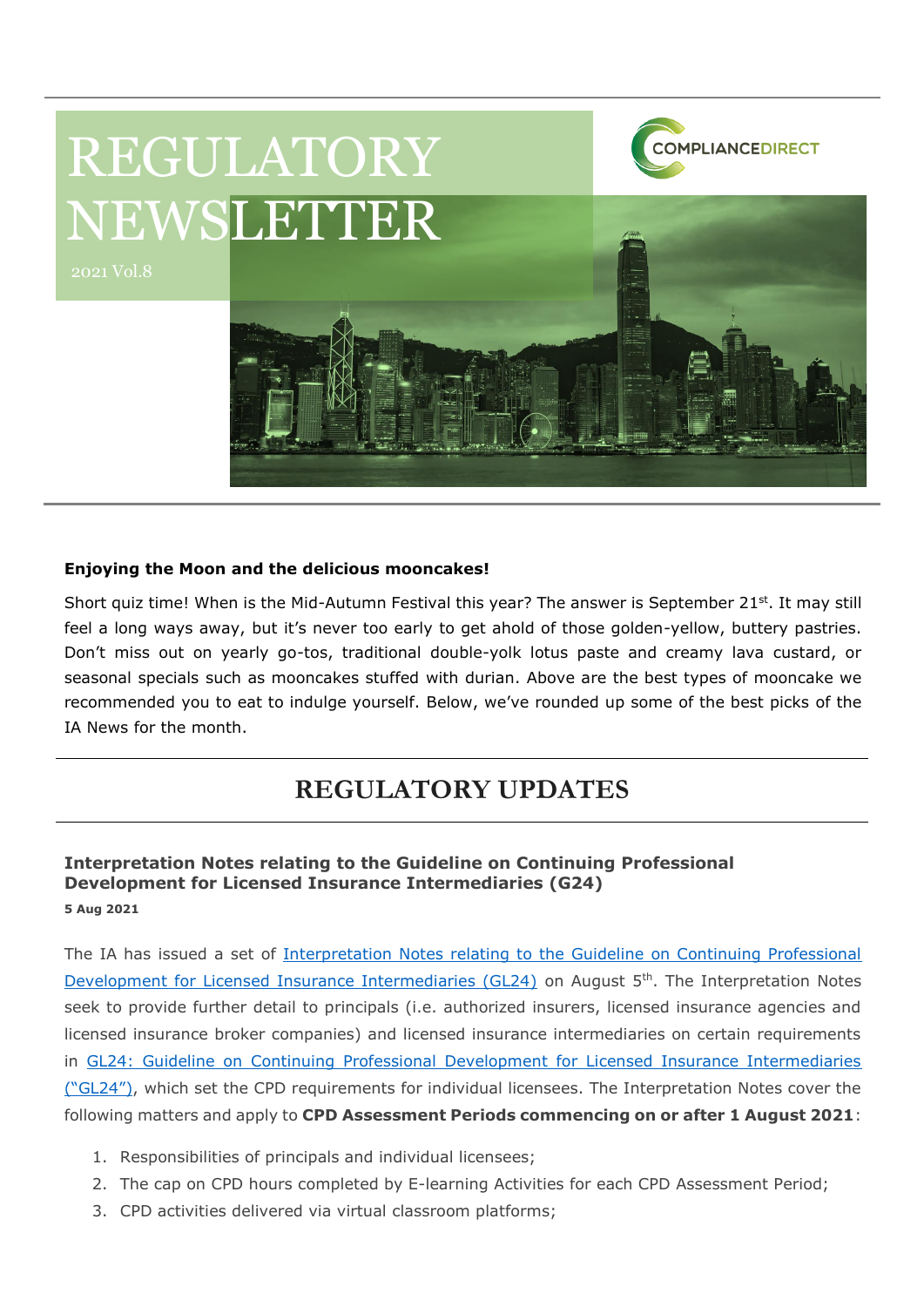- 4. CPD hour requirements for a person whose licence is suspended or revoked for less than 180 consecutive days;
- 5. CPD hour requirements for a person whose licence is suspended or revoked for 180 consecutive days or more; and
- 6. Repeated attendance of the same CPD activity in the same Assessment Period or in different Assessment Periods.

The Frequently Asked Questions ("FAQs") and accompanying answers, which the IA issued in June 2020 to provide explanation on matters related to the Combined CPD Assessment Periods for 2019/20 and 2020/21, will continue to remain on our website (as these combined CPD Assessment Periods have only just drawn to a close on 31 July 2021). The FAQs should still be referred to for issues concerning the Combined CPD Assessment Periods for 2019/20 and 2020/21. For issues concerning CPD Assessment Periods commencing on or after 1 August 2021, however, please refer to the Interpretation Notes. If you have any questions concerning the information contained in this circular or the CPD requirements, please send your enquiries by email to cpd@ia.org.hk

**[View Circular](https://www.ia.org.hk/en/legislative_framework/circulars/reg_matters/files/Circular_Interpretation_Notes.pdf)**

## **Class C (Linked Long Term) Product with Open Architecture ("OA ILAS Products") 31 Aug 2021**

There has recently been an incident involving the default of an investment fund which was unauthorized in Hong Kong, being an investment to which a Class C (linked long term) Product with open architecture was linked ("OA ILAS products"). Such OA ILAS products are restricted for professional investors ("PI") (as defined under the Securities and Futures Ordinance). To further strengthen policyholder protection, the IA updated its Interpretation Notes ("IN") relating to the Guideline on Sale of Investment-Linked Assurance Scheme ("ILAS") Products ("GL26") and attaches herewith new Q&As to be added to the IN for this purpose. These new Q&As aim to:

- ensure that the licensed insurance intermediaries selling OA ILAS products possess the necessary knowledge and expertise to assess whether a potential customer is a PI (Q&A 31A);
- provide guidance on the analysis and due diligence which should be performed to establish the objectives of the customer in seeking to procure an OA ILAS product and that the proposed product meets those objectives (Q&A 32A);
- avoid OA ILAS products from being used as a vehicle for investments with less governance or regulation to be marketed in Hong Kong (Q&A 32B and 32C on investment and on-boarding);
- ensure customers' awareness of risks associated with investments made under such OA ILAS products (Q&A 32D on risk disclosure);
- provide guidance in complying with the relevant requirements (Q&A 32E on governance and controls); and
- provide a transitional period till **30 June 2022** for necessary operational and system changes to be completed to comply with the new relevant requirements (Q&A 34 on implementation transition).